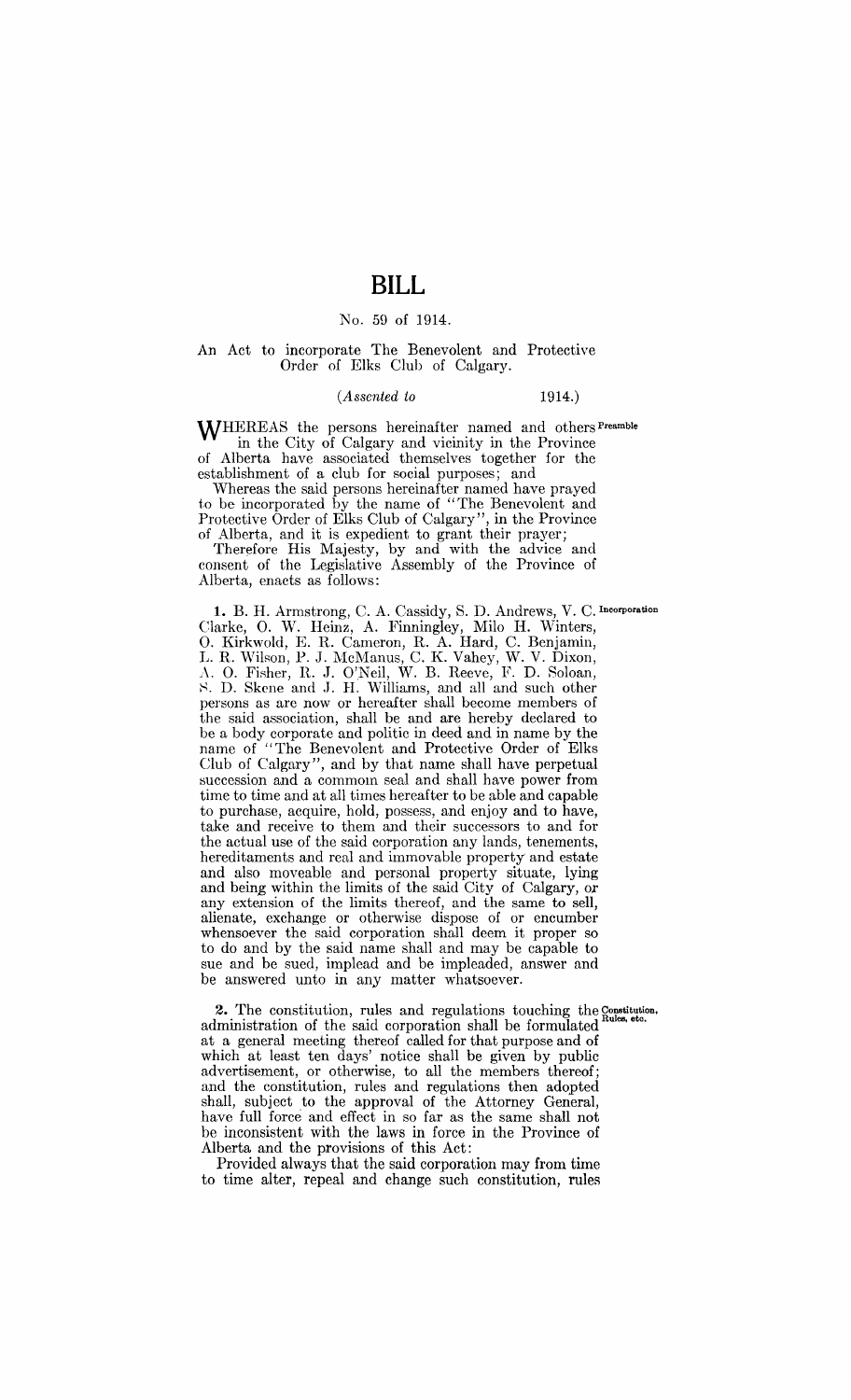and regulations in the manner therein provided, any amendments so made to be subject to the approval of the Attorney General as aforesaid.

**3.** The said corporation may, from time to time, borrow Power to money, not to exceed in the whole the sum of one hundred thousand dollars (\$100,000.00), at such rate of interest and upon such terms as they may deem proper; and may for such purpose make, execute or issue any mortgage, bonds, debentures or other instruments, under the seal of the said corporation, which bonds or debentures shall operate, subject to any mortgage given in part payment of the purchase money of real property acquired for a site for the club buildings or of the erection of such buildings and appurtenances thereto, as mortgages and charges against the lands and effects of the said corporation without registration; and each holder of any of the said debentures or bonds issued under the provisions of this section shall be deemed to be a mortgagee and encumbrancee *pro rata* with the other holders thereof upon any interest in any real estate held by the said corporation, and also upon any such interest in any policy or policies of insurance against loss or damage by fire effected upon the buildings owned by the corporation.

4. Any such mortgages, bonds or debentures or other who shall instruments shall be signed by the president of the said sign corporation and countersigned by the secretary or such other officers as may be designated by the constitution, rules or regulations of the said corporation.

5. The moneys authorized to be raised under section Application 3 of this Act shall be applied exclusively to the purchase <sup>or moneys</sup> of a site for the club buildings and in the purchase, improvement or erection of a club house and dependencies thereon together with necessary furniture, or for the purchase of any freehold interest therein and in the payment of any mortgage or charge thereon, and for the redemption of the said debentures and re-issues as they become due respectively from time to time and at all times.

**6.** No member of the corporation shall be in any way Nonliability liable for or chargeable with the payment of any debt, or <sup>of members</sup> demand due by the said corporation beyond the amount of the entrance fee and annual subscriptions remaining unpaid by said member and for any unpaid accounts he may have incurred to the corporation for articles ordered by him in the said club or other indebtedness to the said club and any member of the said club not so indebted to the said corporation may retire therefrom and will cease to be a member on giving notice to that effect in such form as may be required by the constitution, rules or regulations of the said club, and thenceforth shall be free from liability of any debt or engagement of the corporation.

7. The said corporation shall have power to draw, Power to draw make, accept and endorse all bills of exchange and promis-notes, etc. sory notes necessary for the purpose. of the corporation under the hands of the president and secretary thereof after authority of the committee of the said corporation so to do; and in no case shall it be necessary that the seal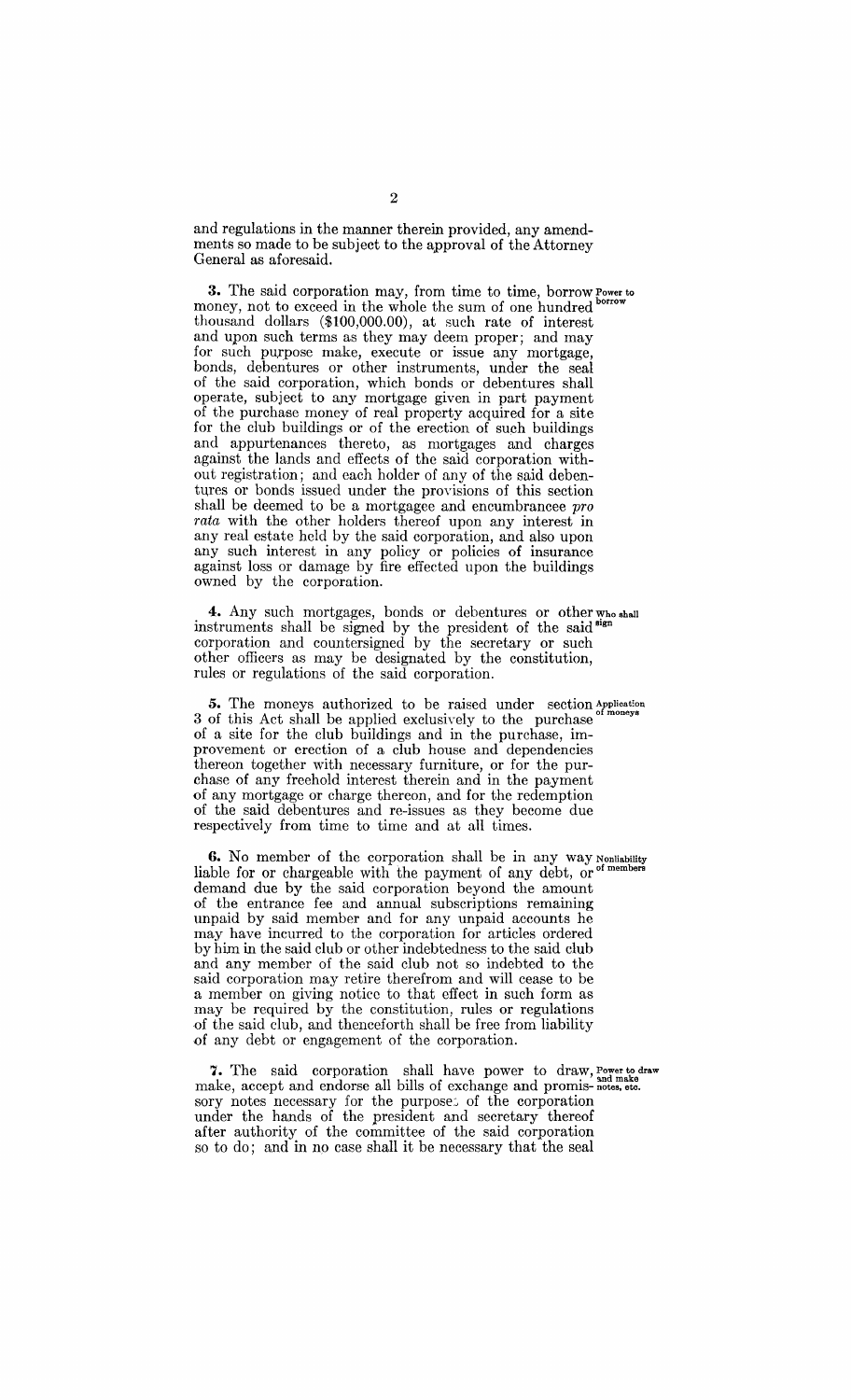of the corporation be affixed to any such bill or note nor shall the president or secretary be individually liable or responsible therefor:

Provided that nothing herein contained shall be construed to authorize the corporation to issue notes or bills of exchange payable to bearer or intended to be circulated as money or as notes or bills of a bank.

**8.** Notwithstanding anything hereinbefore contained the Power to said corporation shall have power to lease any portions lease of the real estate held by such corporation upon such terms and for such period as may be agreed upon.

**9.** The club hereby constituted shall be subject to all Control. etc. provisions for the inspection, control and regulation of clubs in the province which may hereafter be passed by the Legislature.

10. This Act may be cited as "The Benevolent and Pro*tective Order of Elks Club of Calgary Act."*